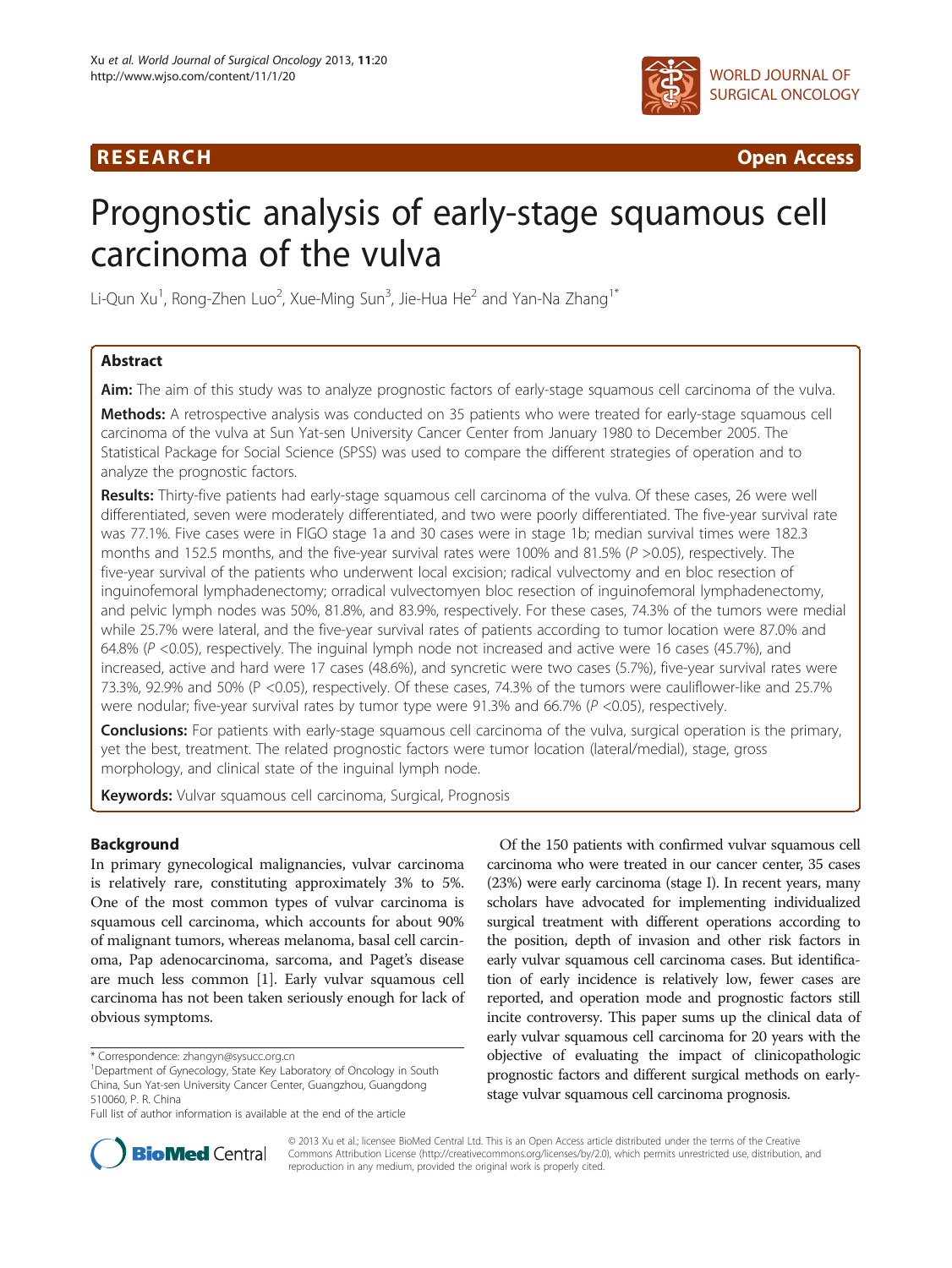# <span id="page-1-0"></span>**Methods**

From January 1980 to December 2005, 35 patients with early-stage invasive squamous cell carcinoma of the vulva presented to Sun Yat-sen University Cancer Center, of which three cases were complicated with hypertension and diabetes mellitus. In these 35 cases, patient ages ranged from 30 to 79 years old (median 59.2 years). Upon presentation, patients who complained of vulva pruritus or neoplasm accounted for 91.4%, their symptoms appeared a median time of 72.2 months earlier (ranging from one month to 20 years), and the follow-up time was 3.7 to 297.7 months (median 79.7). Vulvar biopsy confirmed white spot lesions for 60% of the cases.

For these cases 74.3% of the tumors were medial type while 25.7% were lateral type. Determination of disease stage was performed according to the International Federation of Gynecology and Obstetrics (FIGO) Criteria 2009, of which five cases were in stage 1a and 30 cases were in stage 1b.

Only one case, with a large vulvar tumor (maximum diameter of 4 cm) near the urethra, received one cycle of chemotherapy preoperatively and two cycles postoperatively; the remaining cases underwent surgical treatment alone. The number of patients who underwent local excision; radical vulvectomy and en bloc resection of inguinofemoral; or radical vulvectomy, en bloc

|  |  |  |  |  |  |  | Table 1 Univariate analysis of overall survival and progression-free survival time |
|--|--|--|--|--|--|--|------------------------------------------------------------------------------------|
|--|--|--|--|--|--|--|------------------------------------------------------------------------------------|

| <b>Risk factors</b>                                                                  | Overall survival      |                         |                     |                          |                     |
|--------------------------------------------------------------------------------------|-----------------------|-------------------------|---------------------|--------------------------|---------------------|
|                                                                                      | Number of<br>patients | OS at five<br>years (%) | Log-rank P<br>value | PFS at five<br>years (%) | Log-rank P<br>value |
| Age (years)                                                                          |                       |                         | 0.661               |                          | 0.941               |
| ≤50                                                                                  | 6                     | 83.3                    |                     | 83.3                     |                     |
| 50 to 60                                                                             | 14                    | 91.7                    |                     | 91.7                     |                     |
| >60                                                                                  | 15                    | 78.6                    |                     | 71.4                     |                     |
| FIGO stage                                                                           |                       |                         | 0.733               |                          | 0.637               |
| 1a                                                                                   | 5                     | 100                     |                     | 100                      |                     |
| 1 <sub>b</sub>                                                                       | 30                    | 81.5                    |                     | 77.8                     |                     |
| <b>Tumor location</b>                                                                |                       |                         | 0.047               |                          | 0.039               |
| Lateral                                                                              | 9                     | 64.8                    |                     | 66.7                     |                     |
| Medial                                                                               | 26                    | 87.0                    |                     | 87                       |                     |
| Grade                                                                                |                       |                         | 0.493               |                          | 0.458               |
| $\overline{1}$                                                                       | 26                    | 84.0                    |                     | 84.0                     |                     |
| $\mathbf{  }$                                                                        | $\overline{7}$        | 62.5                    |                     | 83.3                     |                     |
| $\mathbb{H}$                                                                         | $\overline{2}$        | 50.0                    |                     | 50.0                     |                     |
| Morphology                                                                           |                       |                         | 0.028               |                          | 0.042               |
| cauliflower                                                                          | 26                    | 91.3                    |                     | 87.0                     |                     |
| nodular                                                                              | 9                     | 66.7                    |                     | 62.5                     |                     |
| Lymph node clinical state                                                            |                       |                         | 0.014               |                          | 0.022               |
| not increased and active                                                             | 16                    | 73.3                    |                     | 66.7                     |                     |
| increased and hard                                                                   | 17                    | 92.9                    |                     | 92.9                     |                     |
| syncretic                                                                            | $\overline{2}$        | 50.0                    |                     | 50.0                     |                     |
| invasion depth (mm)                                                                  |                       |                         | 0.842               |                          | 0.918               |
| $\leq$ 1                                                                             | 5                     | 100                     |                     | 100                      |                     |
| $1$ to $4$                                                                           | 10                    | 80.0                    |                     | 70.0                     |                     |
| 5 to 7                                                                               | 10                    | 62.5                    |                     | 62.5                     |                     |
| >7                                                                                   | 10                    | 75.0                    |                     | 75.0                     |                     |
| Surgical treatment                                                                   |                       |                         | 0.005               |                          | 0.003               |
| Local excision                                                                       | $\overline{2}$        | 83.9                    |                     | 83.9                     |                     |
| Radical vulvectomy and en bloc resection of inguinofemoral<br>lymph nodes            | 12                    | 81.8                    |                     | 72.7                     |                     |
| Radical vulvectomy and en bloc resection of inguinofemoral<br>and pelvic lymph nodes | 21                    | 50.0                    |                     | 50.0                     |                     |

FIGO, International Federation of Gynecology and Obstetrics; OS, overall survival; PFS, progression-free survival.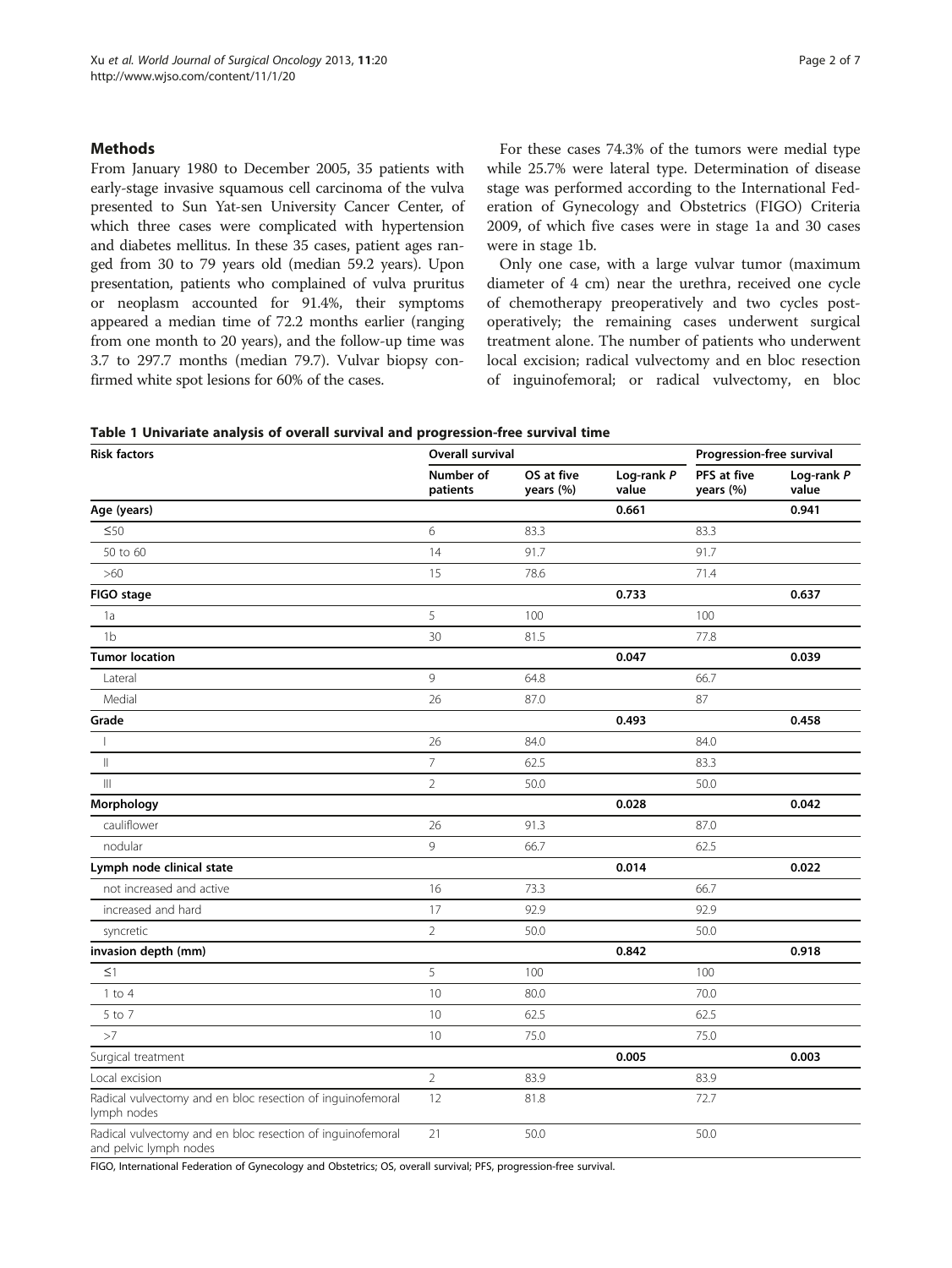| Prognosis | Factor             |      | SE    | Wald   | df | Sig   | Exp<br>(B) | 95% CI for Exp(B) |       |
|-----------|--------------------|------|-------|--------|----|-------|------------|-------------------|-------|
|           |                    |      |       |        |    |       |            | Lower             | Upper |
| <b>OS</b> | Surgical treatment | .086 | 0.389 | 7.787  |    | 0.005 | 2.961      | .381              | 6.349 |
| PFS       | Surgical treatment | 279  | 0.404 | 10.029 |    | 0.002 | 3.593      | .628              | 7.929 |

<span id="page-2-0"></span>Table 2 Multivariate analysis of overall survival and progression-free survival time

OS, overall survival; PFS, progression-free survival.

resection of inguinofemoral, and pelvic lymph nodes was two, 12 and 21 cases, respectively.

Overall survival was registered according to the time interval from diagnosis to death due to the disease. Progression-free survival was registered according to time interval from diagnosis to the inguinal region recurrence or distant metastasis. The actuarial survival and the overall survival for patient groups were calculated using the Kaplan-Meier method, while the difference in survival was assessed using the log-rank method. The impact of factors to overall survival was calculated with the Cox regression model in order to determine their independent contribution to the risk of death. Cox regression analysis was conducted in two steps. In the first step, univariate regression was estimated individually for each possible prognostic factor. In the second step, all prognostic factors from the univariate model

were entered into a forward stepwise selection routine. Statistical significance in all cases was defined as  $P \le 0.05$ . The analysis was performed using the Statistical Packet for Social Sciences (SPSS, version 13.0). (SPSS Inc, Chicago, IL).

# **Results**

The five-year overall actuarial survival according to stage was 100% for clinical stage 1a and 81.5% for stage 1b. Of the 35 cases, the postoperative incision infection rate was 33.4%; severe complications such as rubber leg were not observed in the follow-up period. Five patients (14.3%) had tumor recurrence at 3.7 to 297.7 (median of 79.7) months after surgery. One patient died due to the recurrence of lung and mediastinal lymph node metastasis. One patient had a recurrence in the former location of the vulva near the urethra, and three patients had a limited

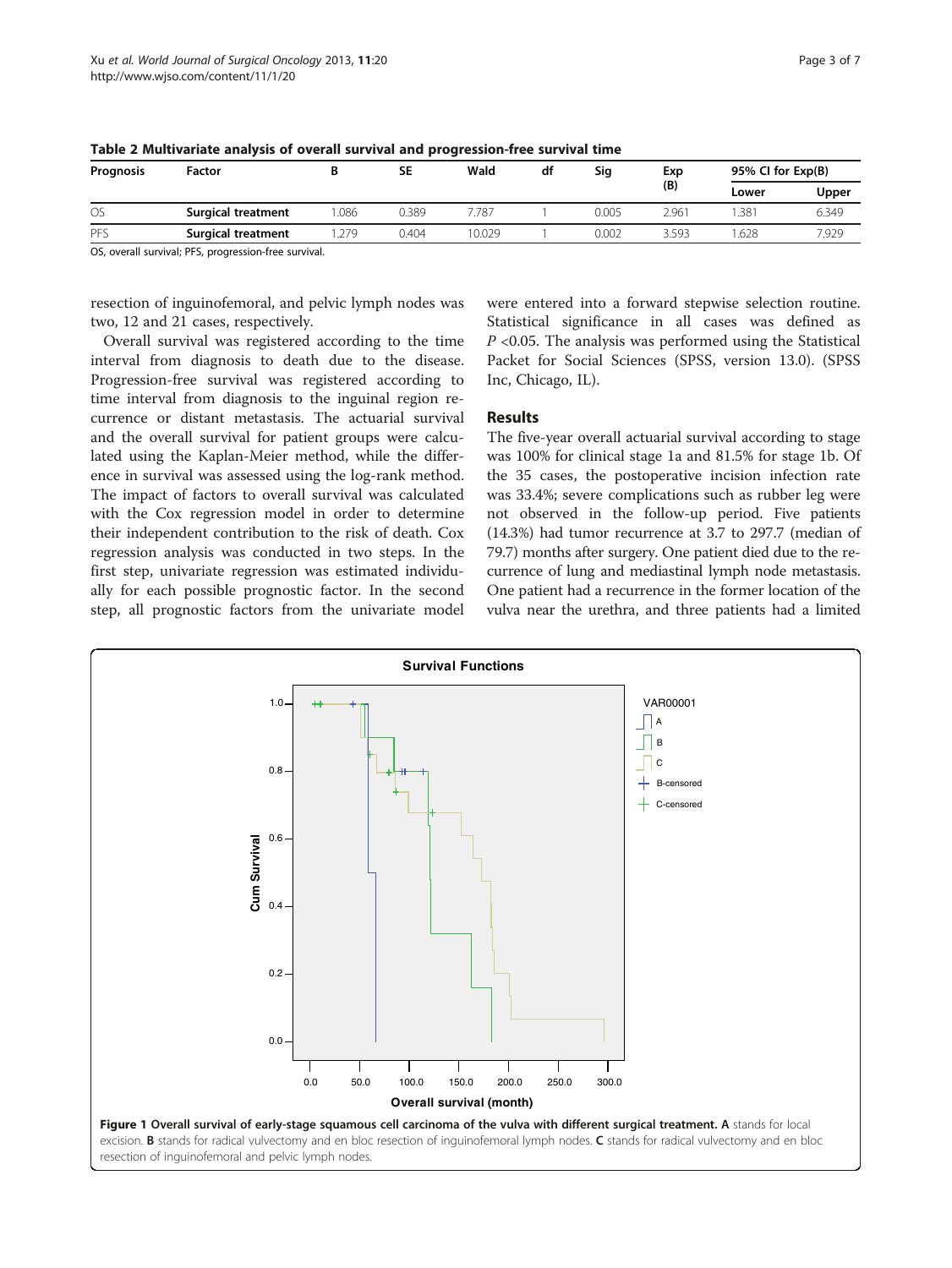<span id="page-3-0"></span>recurrence in the vulva. After recurrence, a second surgical treatment was given. Surgical dissection of relapsed inguinofemoral lymph nodes or wide excision of vulvar recurrence was performed in case of local or regional recurrence. The patient with the recurrence near the urethra was treated with radiotherapy preoperatively; dosages that were delivered to the vulvar and inguinofemoral area ranged from 50–60 Gy.

All the results concerning the log-rank test for both overall and disease-free survival rates for the tested potential prognostic factors are shown in Table [1.](#page-1-0) Results of multivariate Cox regression analysis regarding the impact of factors to overall survival are given in Table [2.](#page-2-0) According to the univariate analysis, tumor location (lateral/medial), the general tumor type, clinical state of the inguinal lymph node and surgical procedure significantly influenced overall survival. These factors were subsequently tested on a multivariate model in terms of stepwise Cox-regression analysis. Thus, significant effect on overall survival and disease-free survival was due to surgical procedure  $(P = 0.005)$ .

# **Discussion**

Primary cancer of the vulva is the most uncommon of all gynecological malignancies. It frequently occurs as inguinal lymph node metastasis and can invade urinary and reproductive tracts, thereby requiring, radical vulvectomy and en bloc resection of inguinofemoral lymphadenectomy. However, morbidity is impressive, seriously affecting a patient's quality of life. Early vulvar cancer confined to the vulva and with no lymph node metastasis needs much more individualized treatment. Recent research suggests that tumor stage, size, location, differentiation, depth of invasion and tumor-free margins are significant prognostic indicators [[2,3\]](#page-5-0). However, because vulvar cancer is rare, randomized studies are also rare, and identification of prognostic factors remains controversial. Andreasson et al. concluded that age and tumor differentiation are among the clinical variables with significant prognostic value [[4\]](#page-5-0). Moreover, Franckman *et al.* and Kosary reported a negative impact of age on survival [[5\]](#page-5-0). Podratz et al. developed a model containing clinical stage, positive groin nodes and tumor size but not age as prognostic factors [\[6](#page-5-0)]. Boyce *et al.* included only the clinical stage [[7\]](#page-6-0). A study by the Gynecologic Oncology Group (GOG) showed that the number of positive lymph nodes is the most important independent prognostic factor [\[8](#page-6-0)]. Our research involved only early vulvar squamous cell carcinoma (35 patients, all Stage 1 cases). The results showed the median survival time of the inguinal lymph node not increased and active were 162.6, and increased, active and hard were 164.0 and syncretic were 58.7 months. Five-year survival rates were 73.3%, 92.9% and 50% ( $P < 0.05$ ), respectively. Although clinical examination in judging the inguinal lymph node metastasis situation has certain limitations,

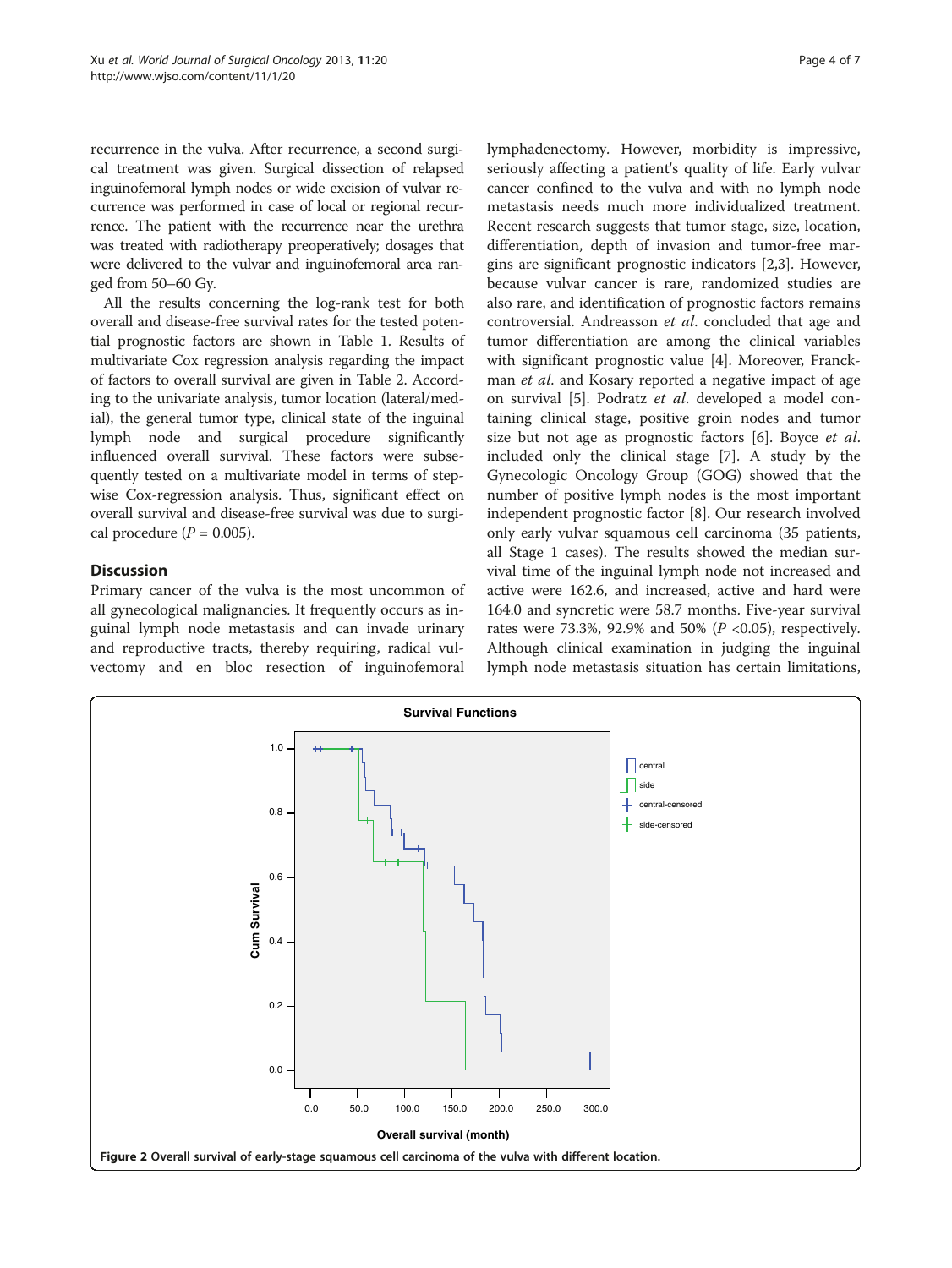<span id="page-4-0"></span>the increased, active and hard lymph node status had better prognosis, suggesting that carcinoma cells caused a strong immune response in the lymph system, which can be more effective in killing tumor cells.

In the process of treatment, Taussig (1940) and Way (1948) presented a standard operation for cancer of the vulva (that is, vulvar radical resection and inguinal lymph node dissection), and the five-year survival rate for patients on whom this procedure is performed is approximately 70% [[1\]](#page-5-0). Early stage vulvar squamous cell carcinoma confirmed no inguinal lymph node metastasis pathologically, but a 11% to 43% probability of lymph node micrometastasis exists [\[9](#page-6-0)]; Gonzalez and Bosquet reported a retrospective study of 320 patients with vulvar cancer who had undergone surgery; of all 214 cases without suspicious inguinal lymph node metastasis, 48 patients (22.4%) exhibited occult lymph node metastases [[10\]](#page-6-0). In these cases it is necessary to resect the bilateral inguinal lymph node. Ali Ay Hand also concluded that the primary operation mode is the most important prognostic factor for patients, yet is also the only independent factor [[11\]](#page-6-0). In this group of cases, in addition to two patients with small vulvar lesions that required local excision, the remaining patients had unilateral or bilateral inguinal lymph node dissection. The group requiring inguinal lymph node dissection comprised 1) nine cases of lateral-type tumors, 2) six cases of unilateral lymph node dissection, 3) two cases of small genital lesions that required local excision, 4) one case of preoperative

examination and imaging suggestive of swollen contralateral lymph nodes and requiring bilateral lymph node dissection, and 5) 26 cases of medial type tumors that required bilateral lymph node dissection. Survival analysis revealed that surgical approach is an important factor affecting the prognosis and is also an independent prognostic factor for overall survival ( $P = 0.005$ ) and progression-free survival time ( $P = 0.002$ ), as shown in Figure [1.](#page-2-0) Our study shows the five-year survival of the patients who underwent wide local excision plus en bloc resection of inguinofemoral lymphadenectomy, or who underwent wide local excision plus en bloc resection of inguinofemoral lymphadenectomy and pelvic lymph nodes was 81.8% and 83.9% ( $P > 0.05$ ). Therefore pelvic lymph node dissection does little to help patient survival and is no longer considered necessary surgery in most cases. Since FIGO began the new system of stage identification in 2009, the size of the lesion no longer serves as the basis of inguinal lymph node excision for early vulvar cancer; depth of invasion is a better determinant of the potential for lymph node metastasis [[12](#page-6-0)].

According to our results, the location of the tumor is one of the important factors in early vulvar squamous cell carcinoma. The median survival time in medial type and lateral type of tumor were 172.5 months and 119.2 months; five-year survival rates according to tumor location were 87.0% and 64.8% ( $P < 0.05$ ) as shown in Figure [2](#page-3-0). Research has reported that medial tumors develop faster and are more prone to transfer so the

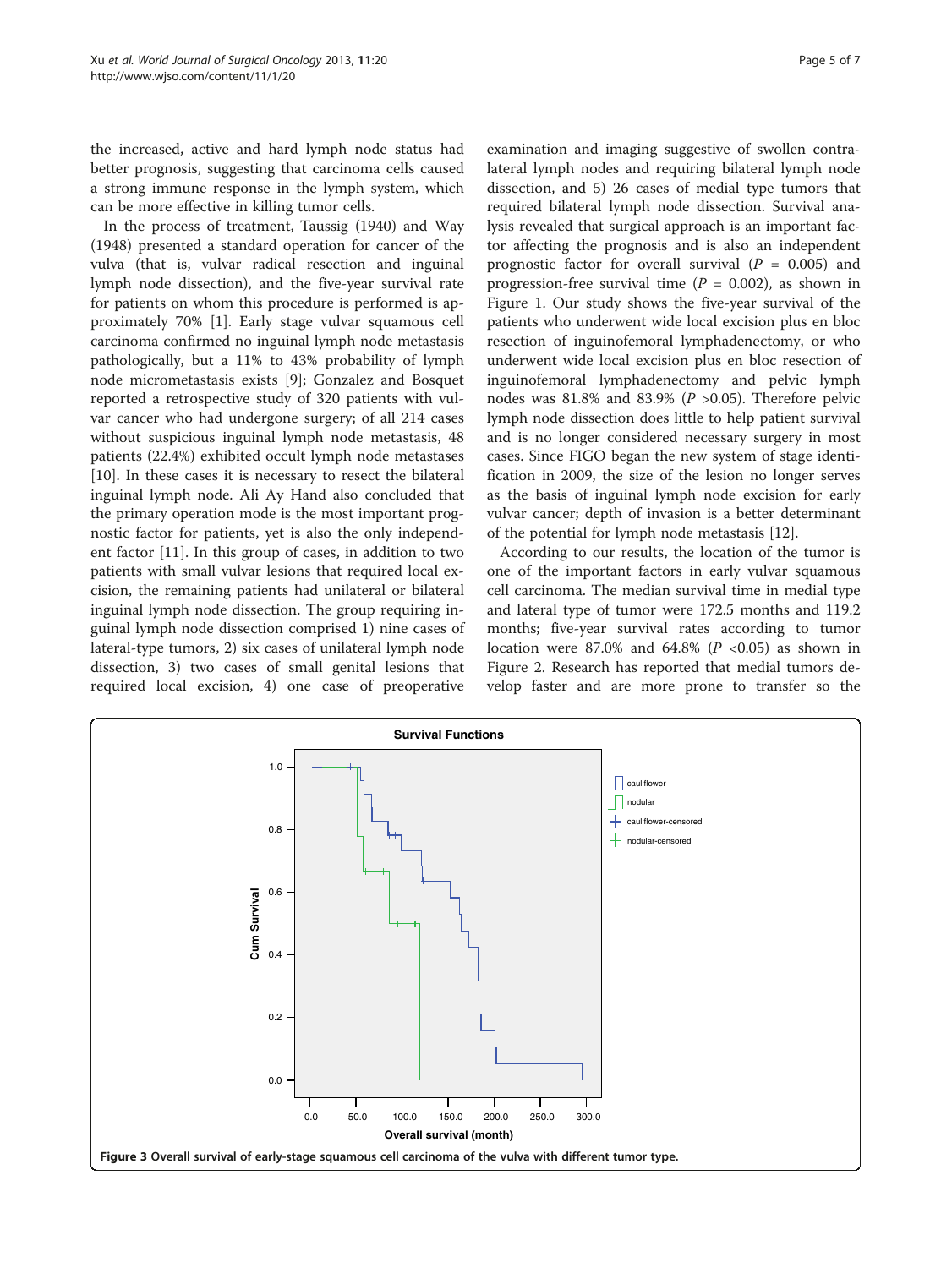<span id="page-5-0"></span>prognosis is relatively poor. But most of this research concerns all stages of vulvar tumors, whereas our data involve only the early vulvar squamous cell carcinoma. It is possible that early cancer without lymph node metastasis progresses slowly but it is also possible that since medial types are located close to the urethra and vagina, thereby easily causing symptoms for patients, they can be identified earlier and with a better prognosis than the lateral type. This might be worth exploring in future research involving more cases. In our study, we also found that the gross preoperative morphology type is cauliflower-like, a type which has a better prognosis than the nodular type. The median survival time by morphology type was 164 months and 86 months with five-year survival rates of 91.3% and 66.7% ( $P < 0.05$ ), respectively (Figure [3](#page-4-0)). Nodular tumors are generally endogenous growth, exhibit late onset of symptoms, and easily infiltrate the lymphatic vessels, whereas cauliflower tumors tend to grow outside and invade the lymph tube later so the prognosis is better. Research on morphology types are still relatively lacking, however, and further randomized studies are needed to confirm these assumptions.

In early stage vulvar carcinoma patients, there is at trend towards individualized treatment in order to reduce morbidity and sequelae following inguinal lymph node dissection. However, recurrences in the groin are almost always fatal. A variety of modifications in groin treatment have been introduced [[13](#page-6-0)]. For patients with a stage 1a, tumor confined to the vulva with a maximum diameter of  $\leq 2$  cm and an infiltration depth  $\leq 1$  mm, there is no need to excise the inguinal lymph node [\[14](#page-6-0)]. Because the risk of lymph node metastasis is negligible (<1%), a wide local excision can be used. For stage 1b of a lateral type case, the occurrence of contralateral inguinal lymph node metastasis risk is relatively low, and may therefore require only resection with ipsilateral lymph node without the contralateral lymph node. Stage 1b medial type or large unilateral lesions (diameter >2 cm) still require bilateral inguinal lymph node excision. Homesley [\[15\]](#page-6-0) reported that if tumor invasive depth was ≤2 mm, ipsilateral inguinal lymph node positive rate was 61.8%, whereas for contralateral lymph nodes without metastasis but with an infiltration depth of 3 to 5 mm, contralateral lymph node positivity rate was 11.9%, and if infiltration depth was 6 to 10 mm, contralateral lymph node positivity rate was 31.8%. Therefore the author thinks that, on the premise of individual treatment, en bloc resection of inguinofemoral lymphadenectomy can reduce recurrence and metastasis rate.

For early cases, the availability of pelvic and inguinal area radiotherapy instead of en bloc resection of inguinofemoral lymphadenectomy has become a focus of debate. Perez concluded that early stage vulvar carcinoma treated by radiotherapy alone or with local excision plus

adjuvant postoperative radiotherapy, can effectively reduce the incidence of complications, whereas efficacy with traditional surgery showed no difference [\[16\]](#page-6-0). A prospective study by GOG randomly divided patients with negative lymph nodes into a simple inguinal radiotherapy group and an inguinal lymph node resection group. Five out of 27 patients (18.5%) who received primary groin radiation developed a groin recurrence, which is an unacceptably high failure rate, and therefore the trial was closed in advance of its original accrual goal [[17\]](#page-6-0). In 2002, Van der Velden and Ansink published a review in which they concluded that primary radiotherapy to the groin results in less morbidity but also results in a higher number of groin recurrences compared with surgery. They suggested that an operation was the preferred treatment option for early vulvar cancer patients [[18\]](#page-6-0). But a large sample, single institution experience by Katz showed the groin recurrence rate after primary radiotherapy was similar to only superficial inguinal lymphadenectomybut in a higher groin recurrence rate compared with complete inguinal lymphadenectomy [[19\]](#page-6-0). As a result, a large sample, prospective study is needed to confirm whether or not inguinal radiation is safe for early cancer treatment.

#### Competing interests

The authors declare that they have no competing interests.

### Authors' contributions

LQX designed this scientific research, analysed data and drafted the manuscript,While RZL and HJH provided pathological technical guidance,and XMS offered the author with the basic knowledge of radiation, YNZ is the mentor. All authors read and approved the final manuscript.

#### Author details

<sup>1</sup>Department of Gynecology, State Key Laboratory of Oncology in South China, Sun Yat-sen University Cancer Center, Guangzhou, Guangdong 510060, P. R. China. <sup>2</sup>Department of Pathology, State Key Laboratory of Oncology in South China, Sun Yat-sen University Cancer Center, Guangzhou, Guangdong 510060, P. R. China. <sup>3</sup>Department of radiotherapy, State Key Laboratory of Oncology in South China, Sun Yat-sen University Cancer Center, Guangzhou, Guangdong 510060, P. R. China.

#### Received: 5 August 2012 Accepted: 23 December 2012 Published: 26 January 2013

#### References

- 1. Hacker NF: Vulvar cancer. In Practical gynecologic oncology. 3rd edition. Edited by Berek JS, Hacker NF. Baltimore: Williams and Wilkins; 2000: 553–596.
- 2. Heaps JM, Fu YS, Montz FJ, Hacker NF, Berek JS: Surgical-pathological variables predictive of local recurrence in squamous cell carcinoma of the vulva. Gynecol Oncol 1990, 38:309-314.
- 3. Piura B, Masotina A, Murdoch J, Lopes A, Morgan P, Monaghan J: Recurrent squamous cell carcinoma of the vulva: a study of 73 cases. Gynecol Oncol 1993, 48:189–195.
- 4. Andreasson B, Nyboe J: Value of prognostic parameters in squamous cell carcinoma of the vulva. Gynecol Oncol 1985, 22:341–351.
- 5. Frankman O, Kabulski Z, Nilsson B, Silfversward C: Prognostic factors in invasive squamous cell carcinoma of the vulva. Int J Gynaecol Obstet 1991, 36:219–228.
- 6. Podratz KC, Symmonds RE, Taylor WF: Carcinoma of the vulva: analysis of treatment failures. Am J Obstet Gynecol 1982, 143:340–351.